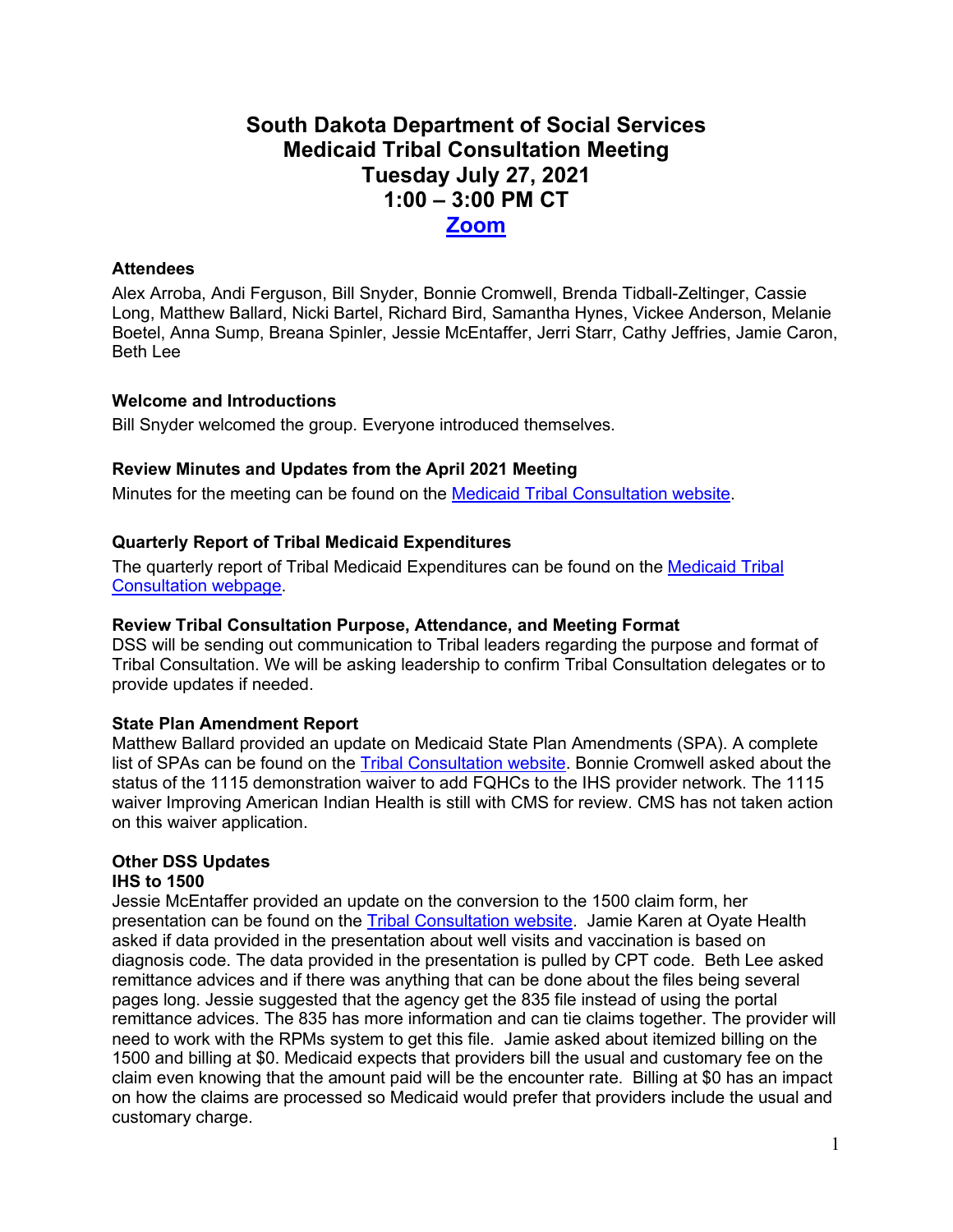## **Behavioral Health Update**

Melanie provided a Division of Behavioral Health update. Links to the materials shared by Melanie can be found on the [Tribal Consultation website.](https://dss.sd.gov/medicaid/generalinfo/tribalconsultation.aspx)

- Behavioral Health Voucher Program This program offers funding assistance and support for SUD and mental health services for people impacted by natural disasters in 2019. It allows providers to enroll in the program and invoice DBH to provide treatment services for those impacted by natural disasters. DBH has partnered with 211 to help people seek these services.
- 988 Planning Grant Beginning in July 2022, 988 will be available for people to call if experience a mental health crisis. This will replace the 1-800 number.

#### **Review Medicaid Recipient Handbook**

Anna Sump and Breana Spinler provided an overview of the Medicaid Recipient Handbook. A copy of their presentation can be found on the [Tribal Consultation website.](https://dss.sd.gov/medicaid/generalinfo/tribalconsultation.aspx)

*Poll 1: On a scale of 1-10, how comfortable do you feel about your knowledge of the recipient handbook?*



*Poll 2: How do you encourage recipients to get preventative care?*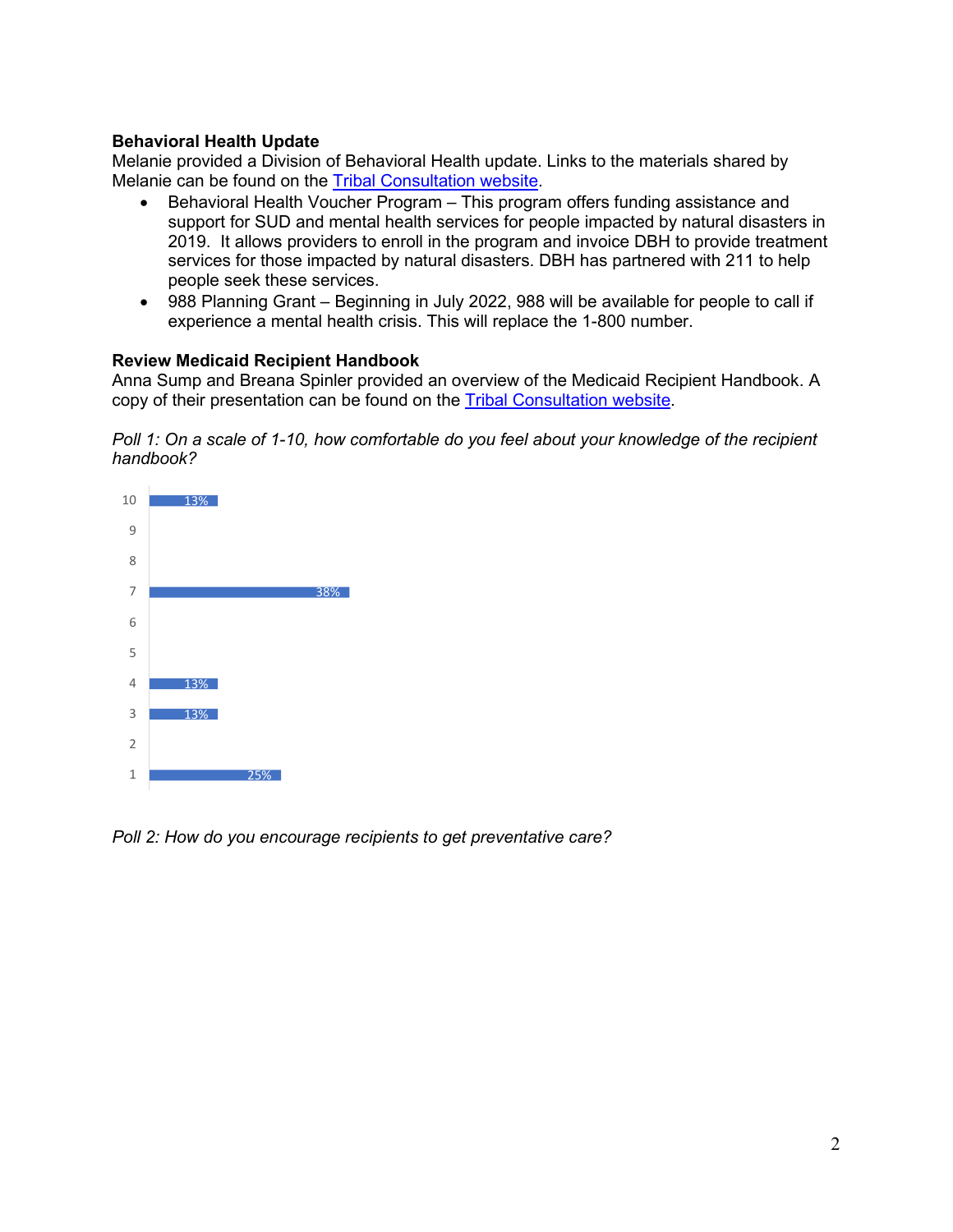

*Poll 3: A recipient has their own vehicle and has an appointment 100 miles away. True or False: NEMT reimbursement covers food and lodging, in addition to gas mileage, for this trip.* 



Answer is false, the trip has to be more than 150 miles to be eligible for food and lodging reimbursement.

#### **Tribal Reports**

Beth Lee reported that GPTCHB is working on their behavioral health services and have been in working to get a mobile unit started.

Bonnie Cromwell indicated that UIH was focusing right now on COVID-19 related services as well as back to school services including vaccinations and well visits.

Alex Arroba reported that they are working with the Great Plains Area IHS on a treatment center. They are currently working on billing and accreditation.